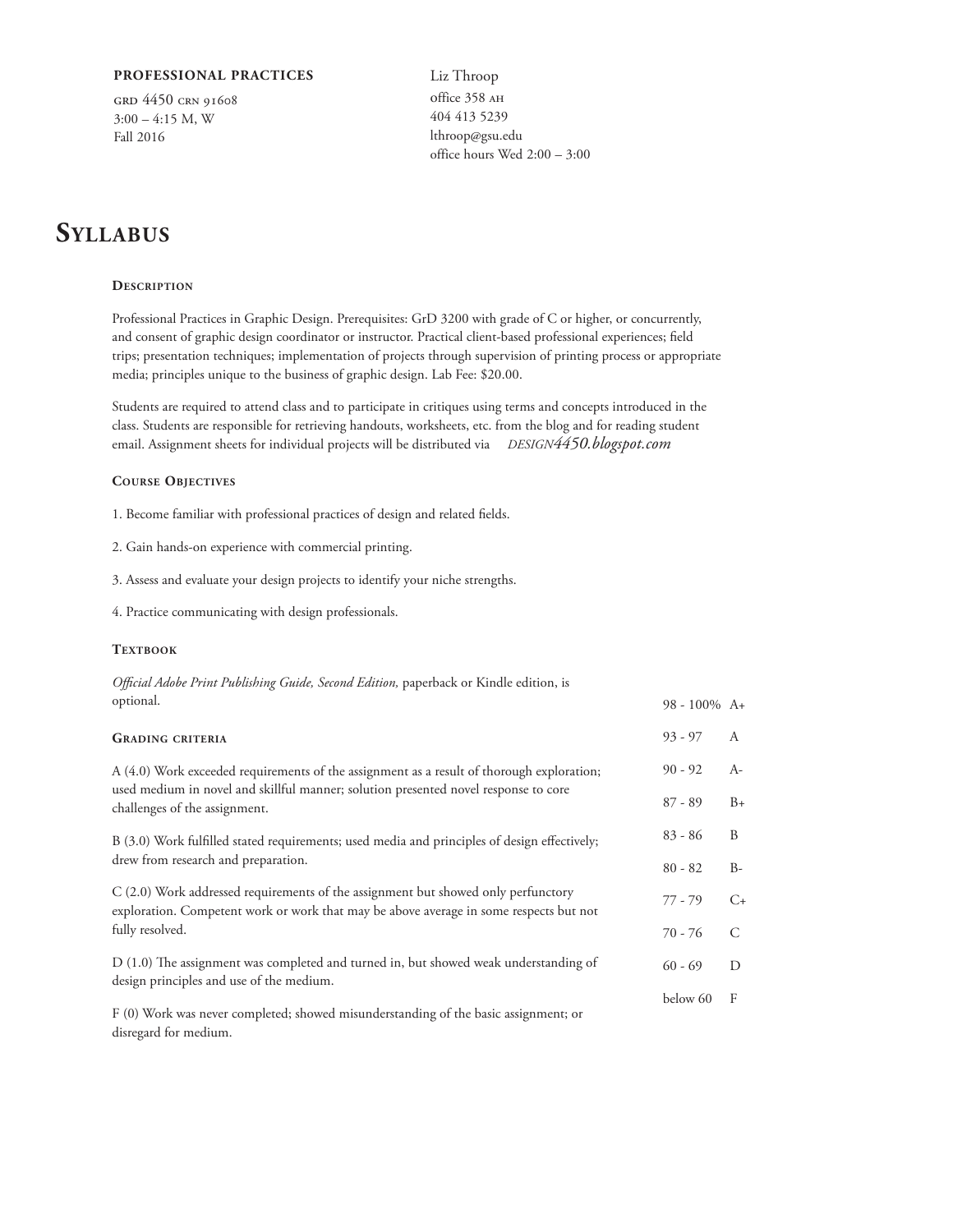|                  | <b>MONDAY</b>                                      | <b>WEDNESDAY</b>                                               |
|------------------|----------------------------------------------------|----------------------------------------------------------------|
| Aug $22 - 24$    | Class overview                                     | ° Color for Prepress                                           |
|                  | Discuss litho project                              | Choose colors, topics                                          |
| Aug 29           | $^{\circ} LPI$ , DPI                               | <sup>*</sup> Litho, Trapping                                   |
| - 31             | InDesign tints, opacities                          | Preflighting and turn in                                       |
| Sept $5 - 7$     | Holiday - no class                                 | <i>Paper Basics</i>                                            |
|                  |                                                    | Look at INDD files                                             |
| Sept 12 - 14     | <i><b>Priefs and Agreements</b></i>                | <i>Workflow</i>                                                |
|                  | Choose designs                                     | Upload final files by 5pm                                      |
| Sept 19 - 21     | °Ethics<br>°Review                                 | Quiz on lectures to date                                       |
| Sept 26 - 28     | <i>'Intellectual Property</i>                      | <sup><i>Audience research</i></sup>                            |
|                  | Start Portfolio Inventory                          | Discuss USPs                                                   |
| Oct $3-5$        | <b>Visit Printer</b>                               | <sup>e</sup> Gig Economics: contract<br>labor, placement firms |
| Oct $10 - 12$    | <sup>e</sup> Service Design, Experience            | <sup>o</sup> Design Thinking                                   |
|                  | Design                                             | Turn in draft of chart                                         |
| Oct $17 - 19$    | <sup>*</sup> Sustainability: Print                 | <sup>*</sup> Sustainability: Digital<br>° Review               |
| Oct 24 –26       | Quiz 2                                             | <sup>e</sup> Resumés, Cover Letters, firm<br>search            |
| Oct 31 -         | ° Content Marketing, PR,                           | <sup>*</sup> Small Business Management                         |
| Nov <sub>2</sub> | Social Media Marketing                             | Cover letter sharing and                                       |
|                  | Turn in Portfolio<br>Inventory                     | critique during class                                          |
| Nov $7-9$        | <i>Positioning yourself;</i><br>Niche competencies | ° Further training                                             |
| Nov $14 - 16$    | <sup>o</sup> Marketing research                    | Meet with Juniors about                                        |
|                  | Turn in Cover Letter                               | internships                                                    |
| Nov $21 - 23$    | Holiday                                            | Holiday                                                        |
| Nov $28 - 30$    | Pro bono, passion projects                         | ° Review                                                       |
| Dec 5            | Quiz #3                                            |                                                                |

### **GRADING**

| Litho panels            | 25% |
|-------------------------|-----|
| Portfolio assessment 25 |     |
| Cover letter            | 15  |
| Quizzes $(8+8+9)$       | 25  |
| Participation           | 10  |

**MATERIALS AND SUPPLIES** Thumbdrive **with your name on it** Storage device to back up data Camera and video camera or access to them Various weights of pen and marker Sketchbook or binder for sketches Tracing pad Bond paper Computer output as needed Board for mounting work Other supplies as needed

### **POLICIES**

The course syllabus provides a general plan for the course; deviations may be necessary. ¶ Your constructive assessment of this course plays an indispensable role in shaping education at Georgia State. Upon completing this course, please take time to fill out the online course evaluation. ¶ Students who wish to request accommodation for disability should do so by registering with the Office of Disability Services. Students may only be accommodated upon issuance by the ODS of a signed Accommodation Plan and are responsible for showing that plan to instructors of all classes in which accommodation is sought. ¶ Disruptive Behavior: Students should consult the General Catalog for the university's policy on disruptive behavior. Disrespect towards the professor or towards other students will not be tolerated. ¶ Security: GSU has installed punch code locks to make buildings safer. Treat labs and studios as secure spaces: Always have your GSU ID card with you when on campus and never allow anyone to use your card. Report suspicious people or activity to faculty, or to campus police at 404-413-2100. Never allow someone else to enter a security-code door with you: make them enter the code themselves. Failure to follow security procedures can result in lower grades or expulsion from the class. ¶ ATTENDANCE at every class is expected, and the roll is taken at the beginning of each class. If you are enrolled in a course and do not attend the first and second class meetings, you will be asked to drop the course. Classes begin and end at stated times, and you should be in class during the entire class period. **Leaving early or arriving late is counted as1/3 of an absence, so, for example, arriving late to class three times will count as one absence.** If you arrive late, it is your responsibility to notify me that you were late, rather than absent – or your attendance record remains as an absence. Final grades will be reduced by one letter grade for each absence after the third. ¶ It is recommended you save your allowable absences for emergencies. With proper written documentation, absences may be excused for university-sponsored events, legal obligations, and religious observances. Refer to the Undergrad/Grad Catalog for details. With written documentation, absences may also be excused due to death or major illness in student's immediate family, illness of a dependent family member, and illness that is too severe or contagious for students to attend class. Students with legitimate reasons for absence may still need to take hardship withdrawal, do extra assignments, or repeat the class. ¶ You will be held responsible for the material covered in missed classes and must consult with your fellow students to receive all necessary instruction and information.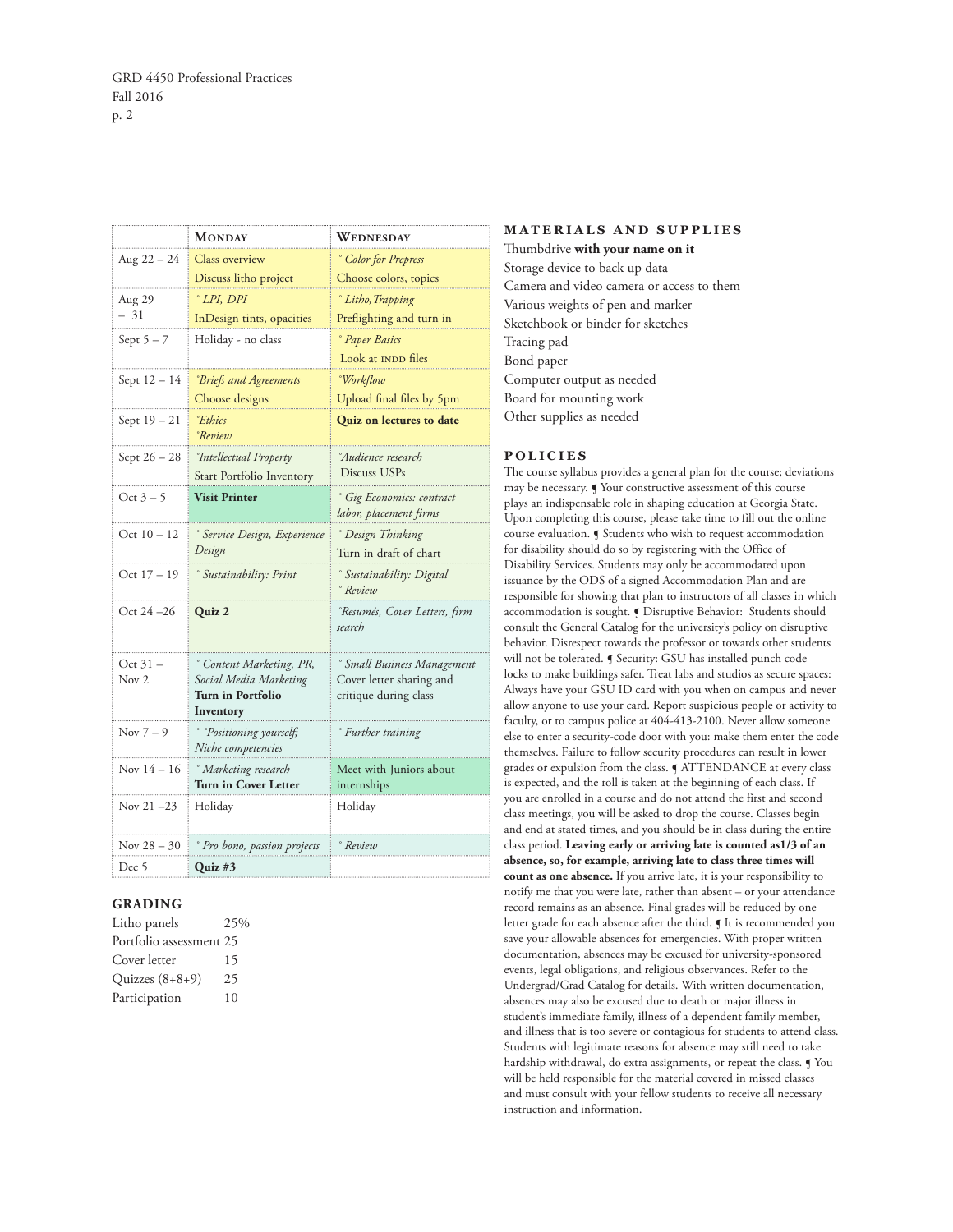GRD 4450 Professional Practices Fall 2016 p. 3

# **Litho Demo Project**

Create a printed flyer for GSU Art and Design students per assigned topics. Panels need to be informative and accurate. Confirm web addresses, services, and any other relevant information.

## **DESIGN**

Design artwork using only two pms colors, their tints, and combinations. Everyone's artwork will be combined into a two-sided, 16" x 9" sheet. You will be given credit for design and content of your panels and for the following important factors:

Each panel will be 2.67" W x 3" H

Set .125" bleeds on each edge that touches a side – you must note where your artwork appears on the sheet in order to anticipate bleeds.

Set up your InDesign document set as CMYK, not RGB. Delete any default color swatches. Do not include any extra color swatches – use the two designated PMS colors only: do not include tints or mixtures of these colors as swatches. Use color sparingly to minimize show-through.

You may import a Photoshop document into your InDesign document but you MUST do so correctly. Use the "place" feature instead of copy/paste! Photoshop docs must be saved as Dcs2.0 with Pantone channels only. (EPS files). Beware of effects that introduce new colors.

You may import an .AI doc into your InDesign document, but it must be constructed with correct Pantones only. Beware of AI effects such as Dropshadow that introduce new colors.

Outline all your fonts in InDesign and any linked files (not standard practice but I have to gang all your artwork into one document).

Delete all extra layers and objects. There must be no items on pasteboard.

Preflight your InDesign document.

Before submitting your artwork, thoroughly review using *View*/*Overprint Preview* and *Window/Output/Separations Preview*. This will show you what will print on each printing plate. Turn off each color channel that is not one of the two chosen colors to make sure your artwork is accurate and complete. Open up *Window/Output/Attributes* and review any overprint choices. This is a requirement.

Folder, IDML, and all associated files must be named correctly beginning with your last name and not using spaces or special characters. ALL files must include your last name in their title - no exceptions.

Package IDML with all your image files linked. Include a PDF for reference.

Upload your correctly-named package to 4450LITHO folder on Sharedspace.

Turn in your documents promptly! You will attend the press run, which has already been scheduled.

I will gang everyone's artwork on the master sheet, check your work and send back for corrections, and then forward the IDML, associated documents, and a pDFx-4 to Craftsmen Printing where 200 - 500 copies will be printed. You will fold the printed pieces and distribute.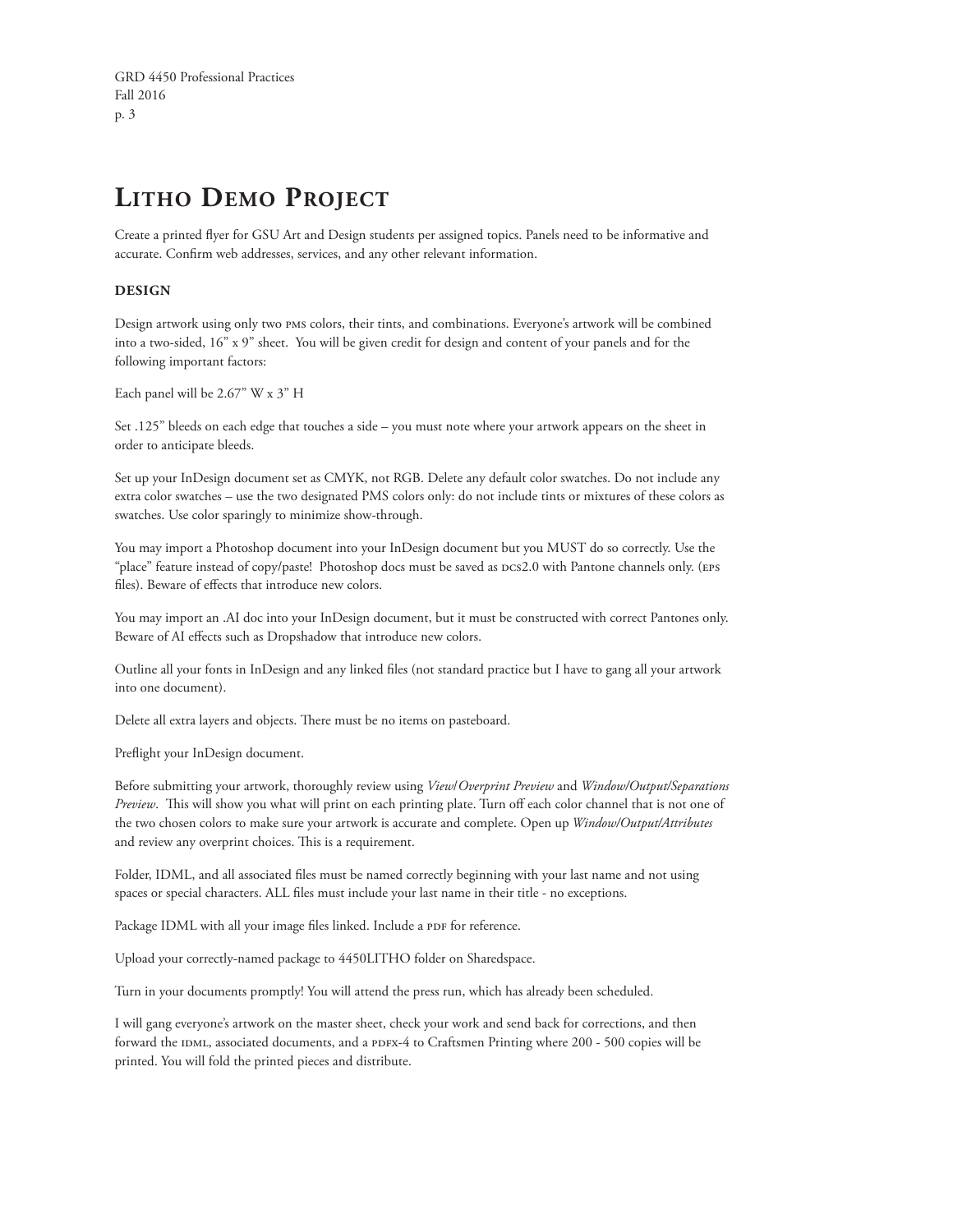## LITHO: PANEL TOPICS

| 1.  | Craftsmen Printers                                     | 17. | Swiftink.com or other ink supplier                                |
|-----|--------------------------------------------------------|-----|-------------------------------------------------------------------|
| 2.  | Graphic Design Club, how to find out more              | 18. | Domains and web hosting sites                                     |
| 3.  | CopyCorner                                             | 19. | Dry transfer sources                                              |
| 4.  | AlphaGraphics on Peachtree                             | 20. | Photo suppliers                                                   |
| 5.  | Lynda.com - how students can access it                 | 21. | Craft suppliers                                                   |
| 6.  | Creative Media Center - general info                   | 22. | Plastic fabricators                                               |
| 7.  | AIGA - how to find out more                            | 23. | Order online specialty printing papers: French,<br>Neenah, Mohawk |
| 8.  | Art Student Union – what it is, how to benefit from it | 24. | Font sources, free and otherwise                                  |
| 9.  | Red River Papers: URL and why use them                 | 25. | Food, beverages near campus                                       |
| 10. | Binders – general location                             | 26. | Art venues on or near campus                                      |
| 11. | Blick – general location                               | 27. | GSU Emergency (Police, Health Services)                           |
| 12. | Sam Flax - general location                            | 28. | GSU Counseling and Testing Center                                 |
| 13. | Michaels – general location                            | 29. | Student advising, Art and Design                                  |
| 14. | Current GRD curriculum for BFA students                | 30. | Building access info                                              |
| 15. | Local T-shirt printers                                 |     |                                                                   |
| 16. | Color.Adobe.com - what it is, why use it               |     |                                                                   |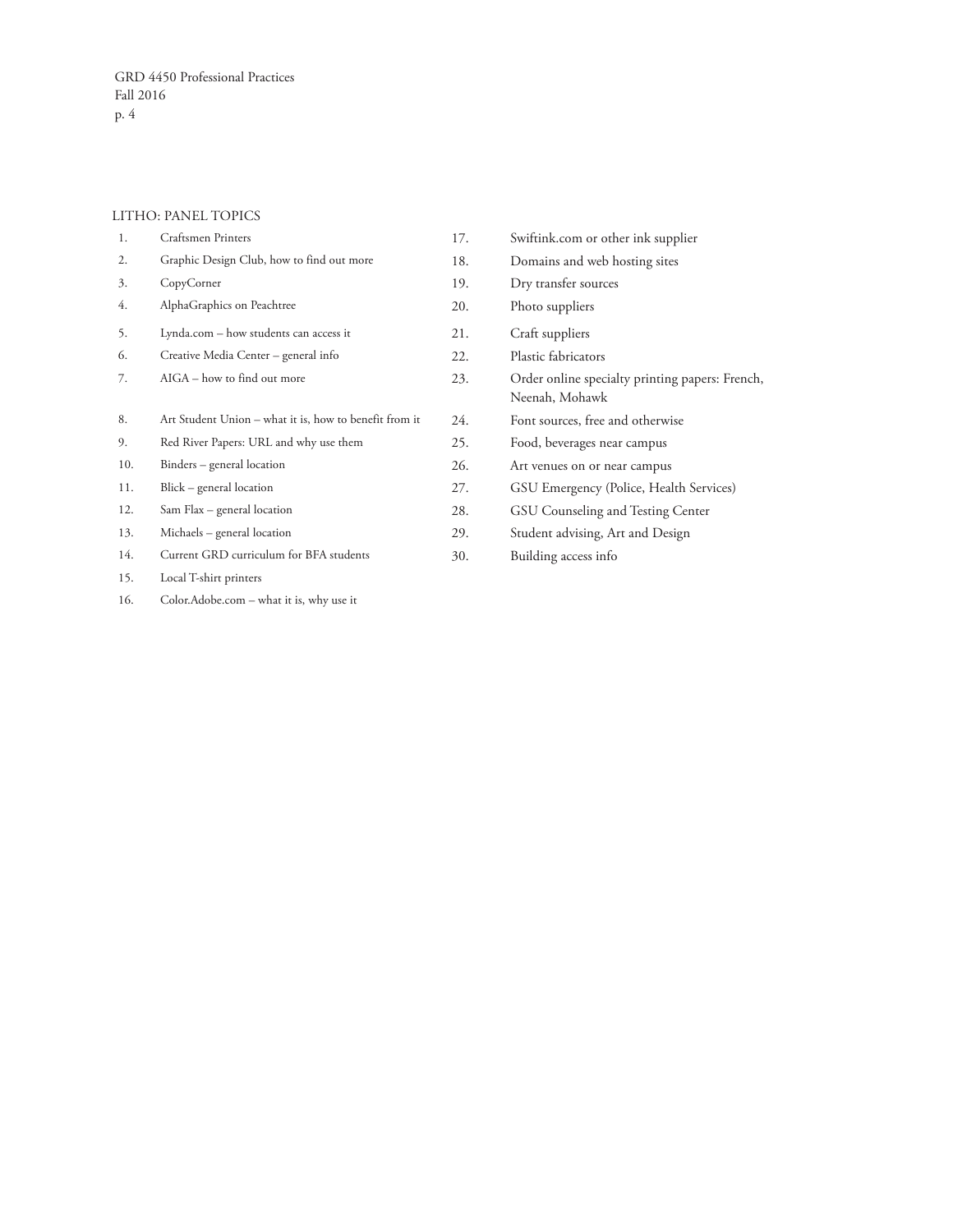# **Portfolio Assessment**

**STEP 1:** Read handout from "How to be a graphic designer, withouth losing your soul" via 4450 blog.

º List all the pieces you are considering carrying in your final portfolio in a table in an 8.5" x 11" InDesign or Excel document.

Rate each item "Perfect as-is," "Needs Tweaking," or "Rethink or get rid of." Next to each item, describe the skills you demonstrated making the piece. For instance, a poster project might demonstrate that you can

- a. establish appropriate type hierarchies
- b. build a visual relationship between the illustration style and typeface, and
- c. write a memorable and relevant headline.
- d. illustrate with collage.

e. organize a complex problem and address it succinctly

Email this document to your instructor by Monday October 17.

**STEP 2:** Choose THREE pieces from your portfolio and for each, write 75 to 350 words describing your strategic thinking, brand awareness, and innovation. Convince the reader the project was an important contribution to an important goal. For each, consider the client's brand, their unique demographic, their unique communication challenges, and their budget and other constraints. Explain how your solution solved their unique problem. This should *not* be a literal description of the work.

### EXAMPLES:

TREEHOUSE MILK: Delivering dairy-free nut-milks to the Atlanta area like modern-day milk(wo)men, Treehouse Milk does it right by offering products rich in taste and healthy benefits, but without the preservatives or fillers found in largescale commercial brands. The design evokes the style of classic milk brands with a modern edge, including custom lettering created to awaken a collective nostalgia yet POP you right back into the present.

POOL MANAGEMENT GROUP: Each location received a customized version of this double-sided flyer that works both in and out of pocket folders. The fun, organized format allows customers to visualize the data while keeping things colorful and vibrant.

GOO GOO CLUSTERS: We created a new identity with two logo variations using enough of the attributes of the old logo to maintain existing brand equity, yet adding a fresh perspective. The new packaging features illustration instead of the stale photographic approach that had been used. We integrated eraappropriate typography, classic color, and patterns into the new brand image. The design is a contemporary approach with a foothold in history.

Sentence #1: Establishes the value of the company and providess the Unique Selling Proposition of the product.

Sentence #2: Explains how Juku Design conveys the brand, pointing out JD's particular strength in hand lettering.

Sentence #1: Describes what it is and how it functions.

Sentence #2: Ties subjective adjectives (fun, organized, colorful, vibrant) to purpose of the project (visualizing data)

Sentence #1: General goals of a rebrand.

Sentences #2, 3 Specific design elements that fulfill goal.

Sentence #4: Restates in succinct but abstract terms.

Email the document including your inventory and three descriptions to instructor by Monday October 31.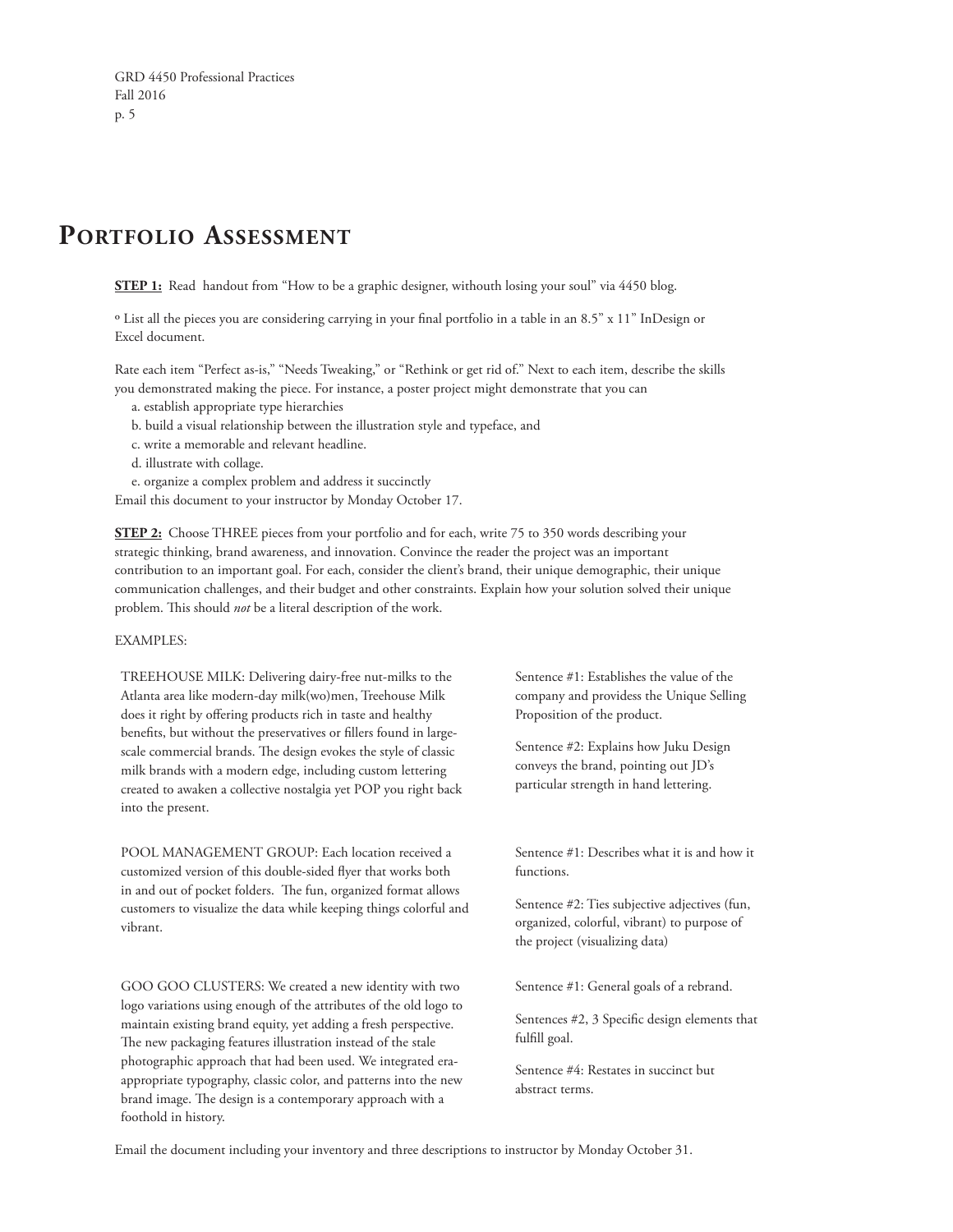## **Dream Job Cover Letter**

The design field has never been more varied, and your satisfaction will be directly tied to the place you find within it. This project is a chance for you to consider your priorities and practice communicating them to a prospect. In hiring, employers care a great deal about whether they sense genuine and realistic enthusiasm about what they do. Plenty of applicants gush, but few take the time to research the firm and carefully reflect on what they can bring to a position there.

PRIORITIZE: First assess your own goals and interests. You may have your heart set on designing for athletic clothing manufacturers, or designing educational apps, or working in a 20+ person design office. You may crave work that involves client contact, working from home, or close supervision.

Pay, job security, travel opportunities, prestige of the firm, level of creative freedom, exposure to senior designers, and variety of responsibilities are just a few of the factors you may want to consider. Don't overlook working in communications firms, in-house design offices, and working in ancillary industries such as retail display, public relations, outdoor advertising, product design, and prop making. Talk to friends and colleagues about how they see your strengths and weaknesses. Recontact people at your internship to get ideas of what they have and have not liked about various positions.

Since you will be a junior designer, it's important to prioritize your goals: what would you do for a low salary? What design tasks would be unacceptable to you ? Would you work in a corporate environment if you could use certain software? Would you relocate if you could work with extremely creative people? Would you give up some creative freedom if you thought your work helped other people significantly?

Keep in mind that "glamour" industries such as fashion and entertainment attract lots of job seekers, and exploit workers accordingly. Some boring industries are extremely profitable, and treat employees well in order to retain talent.

RESEARCH: With close to a million designers in the US, it's likely your dream position already exists. Simply applying to the best known firms is unlikely to get you there. Ask colleagues for suggestions, dig into the web, and assemble a list of at least a dozen possible employers.

Demonstrate: Look through your resume and portfolio, keeping your priorities in mind. It's great to show, not just tell, a prospect that your interest is genuine

WRITE: Your resume should be strictly factual, but your cover letter can convey your interest in a prospect and point out why you would be a good fit there. You will not be responding to an actual job notice, but simply asking for a chance to show them work and get feedback. The letter should be short and concise – 150 words or a page at the very most. The letter would include inside address, greeting, why you are interested in their firm, and a mention of the most relevant aspect(s) of your resume. Express your confidence that you'd do great work for them, suggest they get in touch with you to arrange an informational interview, and a close with your complete contact information. (The body of your cover letter would, typically, also be sent in the body of your email, with the addition of a succinct and descriptive subject line). Like your resume, your cover letter must be absolutely free of typos or grammatical problems.